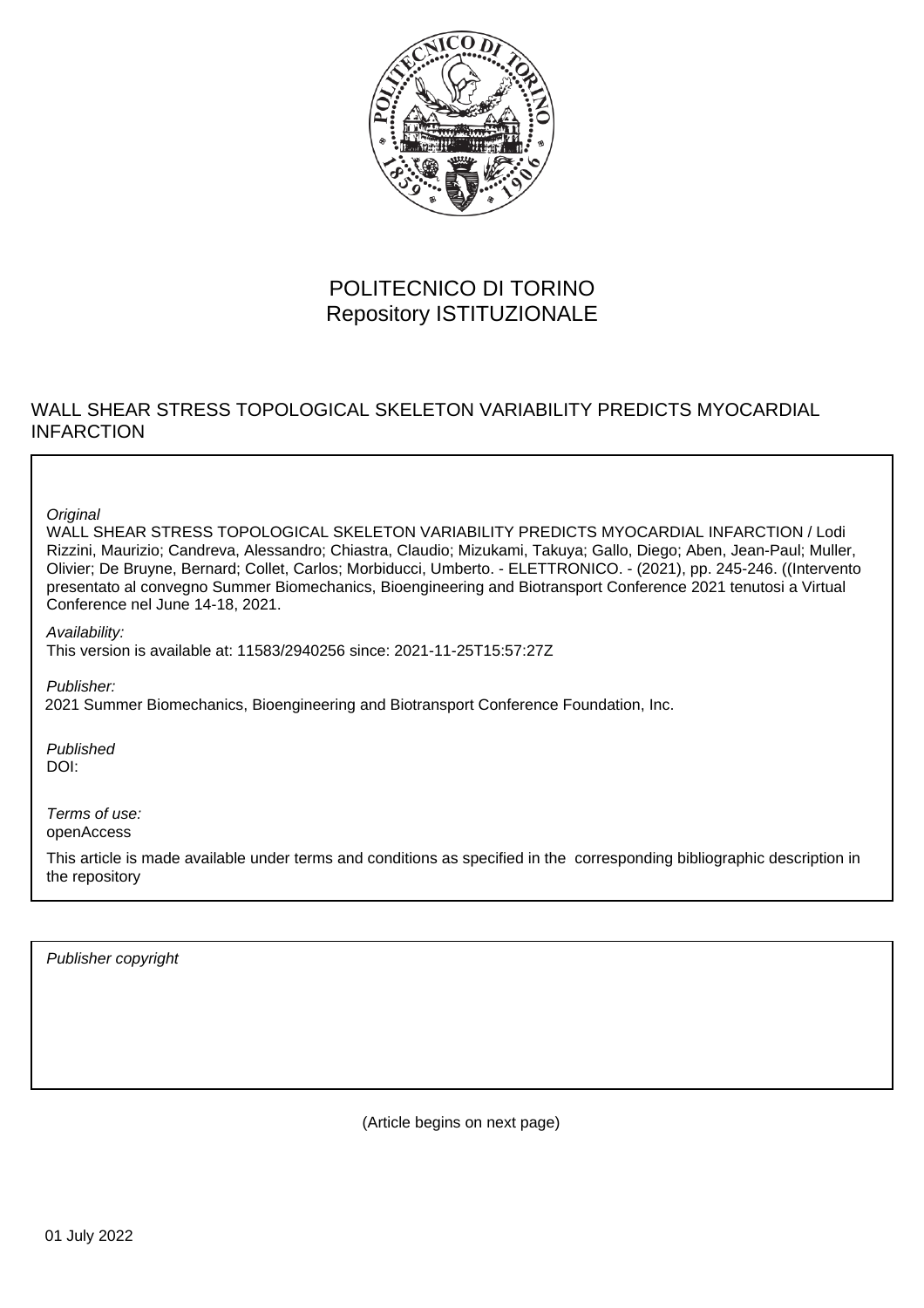### **WALL SHEAR STRESS TOPOLOGICAL SKELETON VARIABILITY PREDICTS MYOCARDIAL INFARCTION**

### **Maurizio Lodi Rizzini (1), Alessandro Candreva (2), Claudio Chiastra (1), Takuya Mizukami (2), Diego Gallo (1), Jean-Paul Aben (3), Olivier Muller (4), Bernard De Bruyne (2,4), Carlos Collet (2), Umberto Morbiducci (1)**

(1) Polito<sup>BIO</sup>Med Lab, Department of Mechanical and Aerospace Engineering Politecnico di Torino Turin, Italy

> (3) Pie Medical Imaging BV Maastricht, The Netherlands

(2) Cardiovascular Center Aalst OLV-Clinic Aalst, Belgium

(4) Department of Cardiology Lausanne University Hospital Lausanne, Switzerland

#### **INTRODUCTION**

Myocardial infarction (MI) is the deadliest complication of coronary artery disease (CAD), with approximately 1 million of cases per year in the United States alone [1]. Coronary atherosclerotic plaques experience a variety of hemodynamic stimuli, such as wall shear stress (WSS) and pressure gradients, linked to plaque progression and destabilization, increasing the risk of an abrupt occlusion [2]. In particular, WSS is purported to play a major role in translating hemodynamic signals to vascular biological phenomena. In this regard, peculiar WSS features obtained from patient-specific computational fluid dynamics (CFD) simulations have been associated with coronary plaque rupture [3]. Therefore, WSS-based quantities may prove to have predictive capability for MI, allowing the identification of lesions prone to rupture improving the medical management of CAD patients.

Accordingly, the present study aims to explore the capability of a comprehensive hemodynamic assessment of coronary lesions to predict MI. To do that, quantitative coronary angiography (QCA), fractional flow reserve derived from angiography (vFFR) and WSS derived from patient-specific CFD simulations were retrospectively tested on a population of patients (N=188 vessels) with future culprit (FC) and nonfuture culprit (NFC) lesions.

#### **METHODS**

Patient population. Patients presenting with acute MI admitted for invasive coronary angiography were retrospectively screened to identify those who had (1) a previous coronary angiography performed between 1 month and 5 years before the event (baseline angiography), (2) a visually identifiable FC mildly stenosed lesion (i.e.,  $\leq 50\%$ diameter stenosis) at the baseline angiography, and (3) at least one additional NFC lesion in the other two major epicardial vessels. This

selection resulted in 80 patients and a total of 188 vessels, with 80 FC lesions and 108 NFC lesions.

**Computational hemodynamics.** The workflow of the study is presented in Figure 1. Three-dimensional QCA vessel reconstructions were performed using two angiographic projections with at least 30 degrees apart, extracting anatomical (percentage area stenosis, %AS) and functional (vFFR) data, using the CAAS Workstation vFFR software (Pie Medical Imaging, Maastricht, the Netherlands). 3D reconstructions were then discretized and transient CFD simulations were performed using a finite element-based code (CAAS Workstation WSS software, Pie Medical Imaging) to obtain the WSS distribution along the luminal surface. Patient-specific mean flow rates were prescribed as inflow boundary conditions scaling a generic Doppler velocity curve, distinctive for the right, left anterior descending, and left circumflex coronary arteries with a diameter-based scaling law [4].

**Wall shear stress-based descriptors.** The most widely adopted cycle-average descriptors of WSS magnitude, multidirectionality and topological skeleton features were tested. Here, we focused on the two descriptors that emerged as the strongest predictors of MI, as reported in the following. In detail, the cycle-average WSS (TAWSS) was selected as a measure of the WSS magnitude acting on the endothelium. Moreover, the contraction/expansion action exerted by hemodynamic shear forces on the endothelium was quantified according to a recently proposed Eulerian-based method for the analysis of the WSS topological skeleton based on the divergence of the WSS unit vector field (DIVwss) [5]: negative (positive) DIVwss values at the luminal surface identify WSS contraction (expansion) regions. Very recent findings demonstrated that the WSS topological skeleton is able to capture hemodynamic features linked to vascular dysfunction [6,7,8]. Here the quantity Topological Shear Variation Index (TSVI) was used as a measure of the variability of the local contraction/expansion action